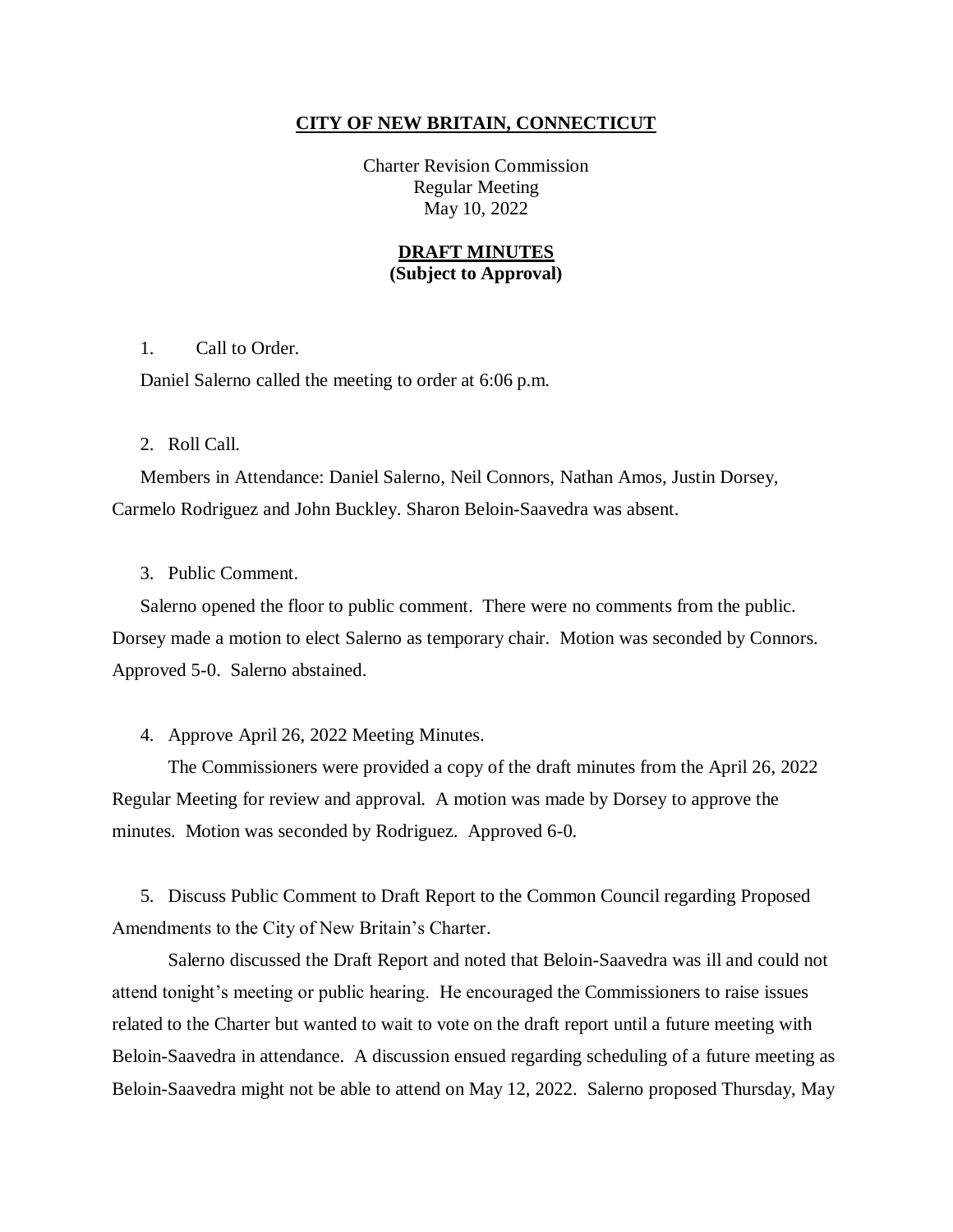$19<sup>th</sup>$  for the next meeting. A motion was made by Connors to cancel the May 12, 2022 meeting and tentatively schedule a special meeting on May 19, 2022 at 6:00 p.m. Motion was seconded by Amos. Approved 6-0.

Dorsey thanked the representatives from Shipman & Goodwin for their assistance with the Charter revision process.

Buckley directed the Commissioners to the email received from Peter Gostin, which was sent to each of them prior to the meeting and included in their meeting packages. Buckley asked whether the Commission wanted to take up the Cost of Living Adjustment issue raised in Gostin's correspondence. Salerno stated that he believed the issue was raised previously and that the Commission decided not to take action on it. Salerno asked the Commissioners if there was any further comment in the issue. There was none.

Danielle Braun from Shipman & Goodwin directed the Commissioners to the draft Charter revision language she was asked to prepare regarding a residency requirement for the Town and City Clerk and the Revenue Collector. She noted that the draft language mirrors the residency requirement language in the Chief Operations Officer section. She further directed the Commissioners to a blackline provided to them that contained additional legal clean-up items, such as making the references to the "Town and City Clerk" consistent throughout the Charter, removing duplicative phrases, and replacing pronouns with descriptive language. Discussion ensued regarding the residency requirement. A motion was made by Connors to revise the current version of the draft report to include the draft language provided, which includes the residency requirement for the Town and City Clerk and the Revenue Collector and the legal clean-up items. Motion was seconded by Rodriguez. Approved 6-0.

6. Act on Draft Report to the Common Council regarding Proposed Amendments to the City of New Britain's Charter.

A motion was made by Dorsey to table action on this item until the next meeting. Motion was seconded by Rodriguez. Approved 6-0.

7. Adjournment.

Motion made by Dorsey to adjourn the meeting at 6:20 p.m. The Motion was seconded by Amos. Approved 6-0.

2